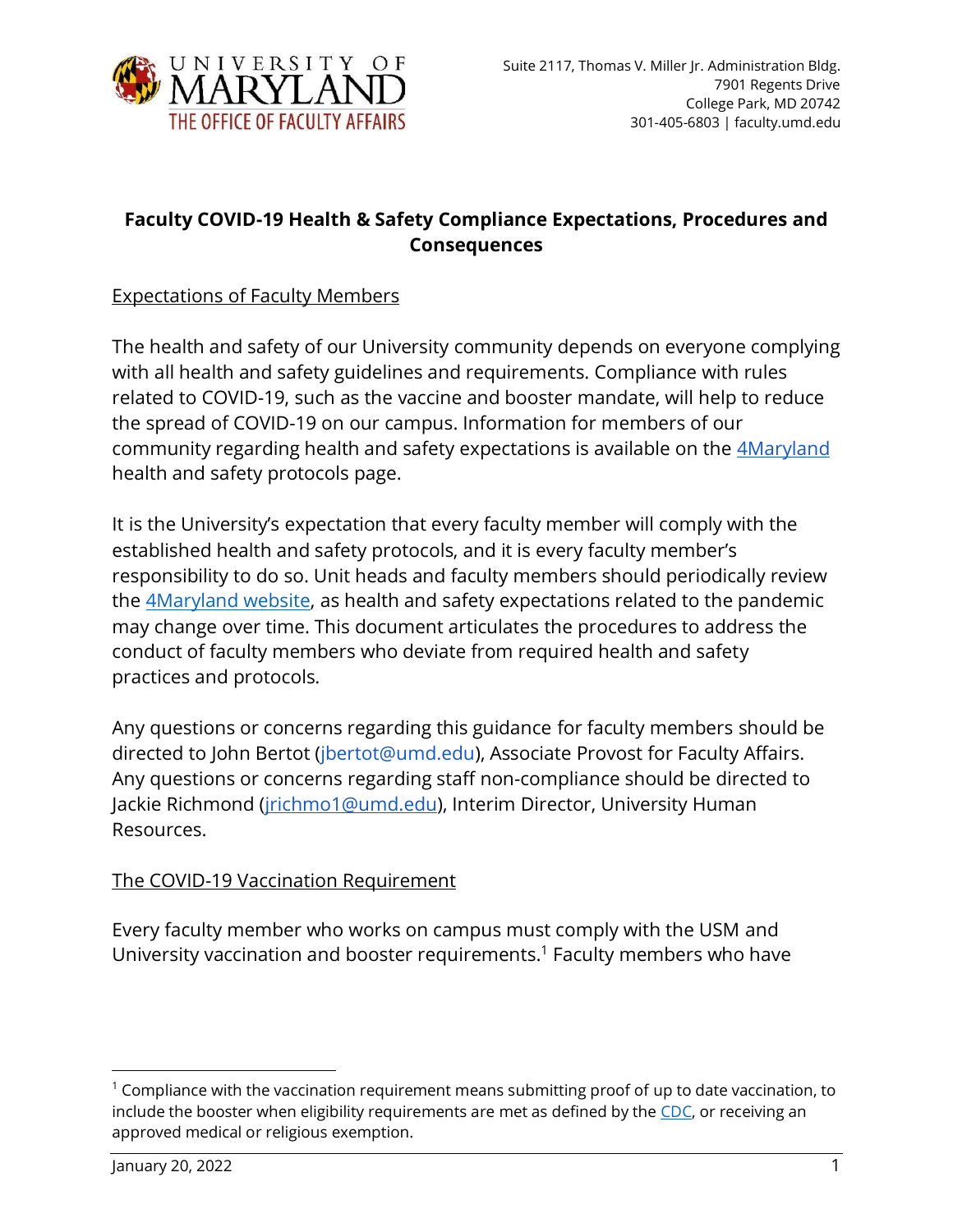received a medical or religious exemption, $^2$  and those who do not have an up-todate vaccination status, are able to work on campus but are required to: $3$ 

- Wear a mask indoors at all times and while outdoors in crowded spaces. KN95 masks are required in all classroom settings and recommended everywhere.
- Comply with regular, twice-a-week COVID-19 testing.
- Sign a memorandum acknowledging the health risks of not maintaining upto-date vaccination status.
- [Pledge electronically](https://return.umd.edu/covid/healthguideline) to abide by all University established health and safety protocols.

Submission of falsified vaccination documentation or falsified COVID-19 testing documentation will result in discipline up to and including termination.

Faculty members who do not maintain an up-to-date vaccination status and those who do not have approved exemptions will not be approved for essential institution-sponsored travel.

Faculty members with up-to-date vaccination status are required to wear a mask indoors at all times, but are not required to be tested regularly.

The University Health Center may update its guidance, or issue additional requirements, as conditions warrant.

# Procedures to Address Health and Safety Protocol Non-Compliance

When faculty members (regardless of vaccination status) are not in compliance with required health and safety protocols, the University will engage in a progressive approach intended to encourage compliance. Non-compliance does not include inadvertent or isolated deviations from the established rules. In the case of observed or reported inadvertent or isolated instances of non-compliance by a faculty member, the Unit Head should:

1. Provide the faculty member an opportunity to verify the accuracy of the observed or reported non-compliance.

 $^2$ Faculty members may submit a request for a medical/religious exemption via the  $\underline{\hspace{0.05cm} \text{return}.\text{umd.edu}}$ website.

<sup>&</sup>lt;sup>3</sup>"On campus" for purposes of UMD means physically working on the main campus in College Park or in one of UMD's buildings/facilities/locations on or off campus.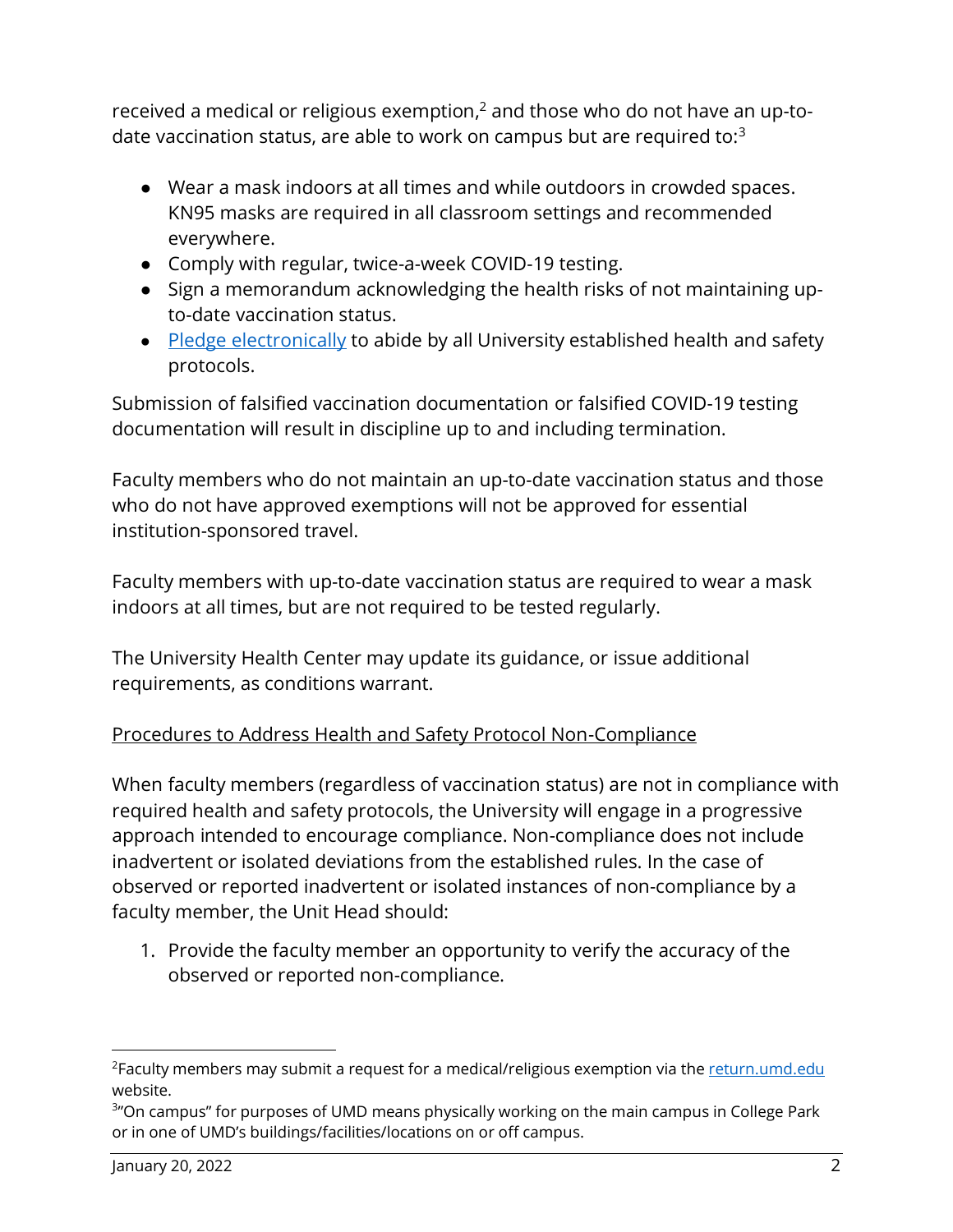- 2. Provide the faculty member with the opportunity to come into compliance (e.g., complete the required community pledge, obtain the COVID-19 booster when eligible, put on a mask, be tested, sign risk memorandum if not up-todate with their vaccination).
- 3. Review the observed or reported non-compliance and the relevant health and safety requirements with the faculty member.
- 4. Provide the faculty member with the opportunity to ask any questions about the relevant health and safety protocols that were violated.
- 5. Remind the faculty member that adherence to the health and safety protocols helps to ensure the safety of the faculty member and all members of the campus community, as well as their families and friends.
- 6. Remind the faculty member that continued non-compliance may result in restrictions and/or other corrective action by the University, up to and including termination.

The Unit Head should follow up with an e-mail to the faculty member regarding non-compliance (see Appendix A for an example), with a copy to the Associate Provost for Faculty Affairs (*jbertot@umd.edu*). For continued non-compliance, the supervisor should follow the procedures below.

### Refusal to Comply or Repeat Occurrences of Non-Compliance

If a faculty member refuses to comply with a Unit Head's requests to abide by University health and safety requirements (e.g., complete the required community pledge, obtain the COVID-19 booster when eligible, wear a mask, be tested, sign risk memorandum if not up-to-date with their vaccination), the Unit Head should ask the faculty member to leave campus and immediately notify the Office of Faculty Affairs.

Should a faculty member not comply with University health and safety expectations on additional occasions, the Unit Head should contact the Office of Faculty Affairs. When the Office of Faculty Affairs is made aware of additional noncompliance by the same faculty member, the Associate Provost for Faculty Affairs will consult with the appropriate Unit Heads (e.g., Chair, Director, Dean) and the Senior Vice President and Provost to determine possible University restrictions and/or corrective actions. Depending on the nature of the non-compliance, the University:

● May issue another reminder to the non-compliant faculty member regarding the University's health and safety requirements and the need for faculty members to comply.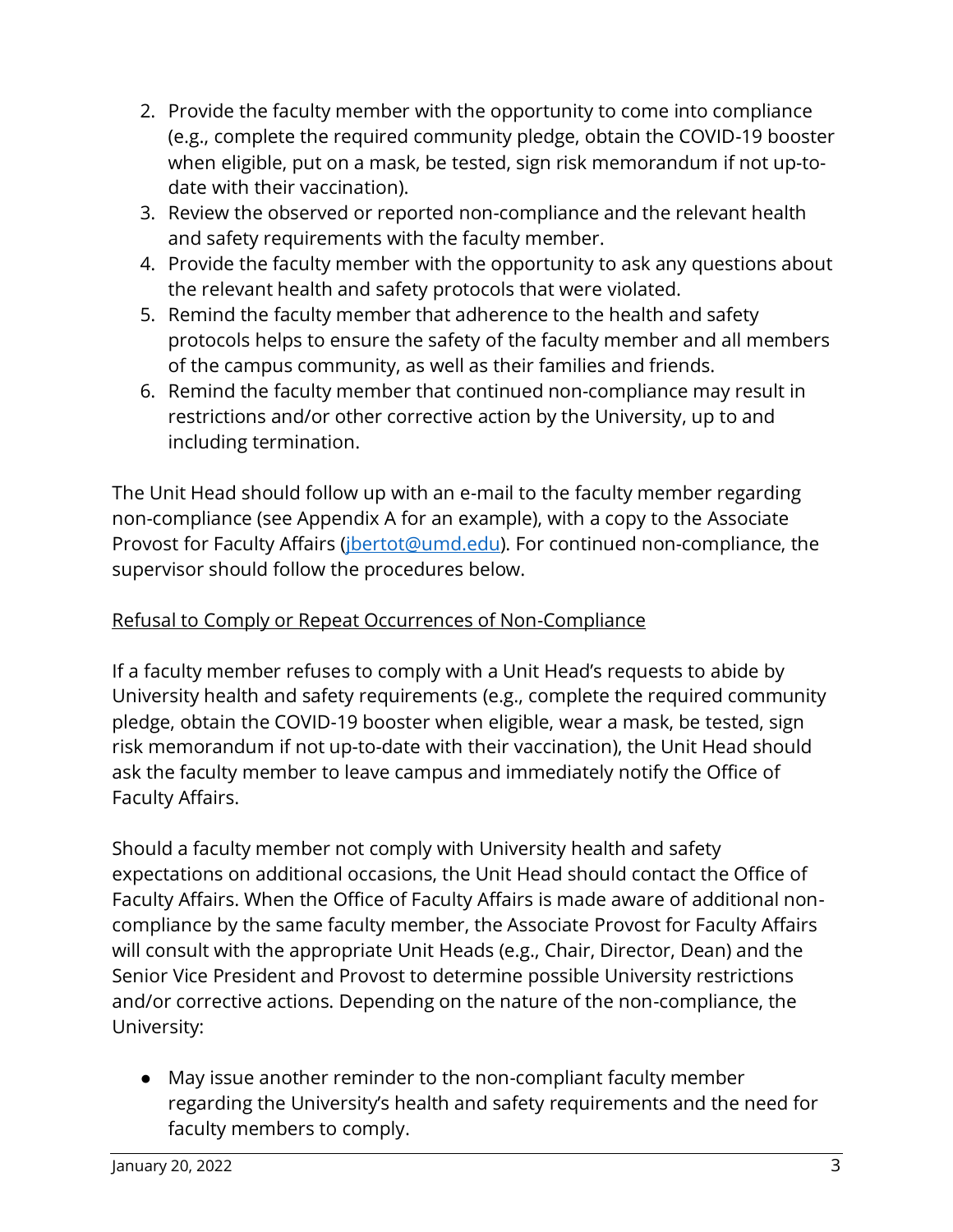- May impose restrictions on the faculty member's activities, such as not approving travel and/or rescinding approved travel; not approving and/or rescinding approved sabbatical (tenured faculty) or professional leave (permanent status librarian faculty) requests; and not approving and/or rescinding professional leave without pay requests.
- May take corrective action(s) including but not limited to the removal of the non-complying faculty member from the workplace, imposition of Leave without Pay status (in progressive increments – 5, 10, 15 days – for each violation after an initial warning), and/or discipline up to and including termination of employment.

Other corrective actions may be taken as determined appropriate in relation to the faculty member's non-compliance. The Senior Vice President and Provost will make the final determination regarding faculty member discipline.

#### Reporting Deviations and Retaliation

Any member of the University community may report deviations from required health and safety protocols. Reports may be directed to the appropriate Unit Heads, the Office of Faculty Affairs, or the University's [compliance hotline.](https://vpaf.umd.edu/ethics-integrity-and-compliance-reporting)

There shall be no retaliation against any member of the University community for good faith reporting of perceived deviations from health and safety protocols by University faculty members.